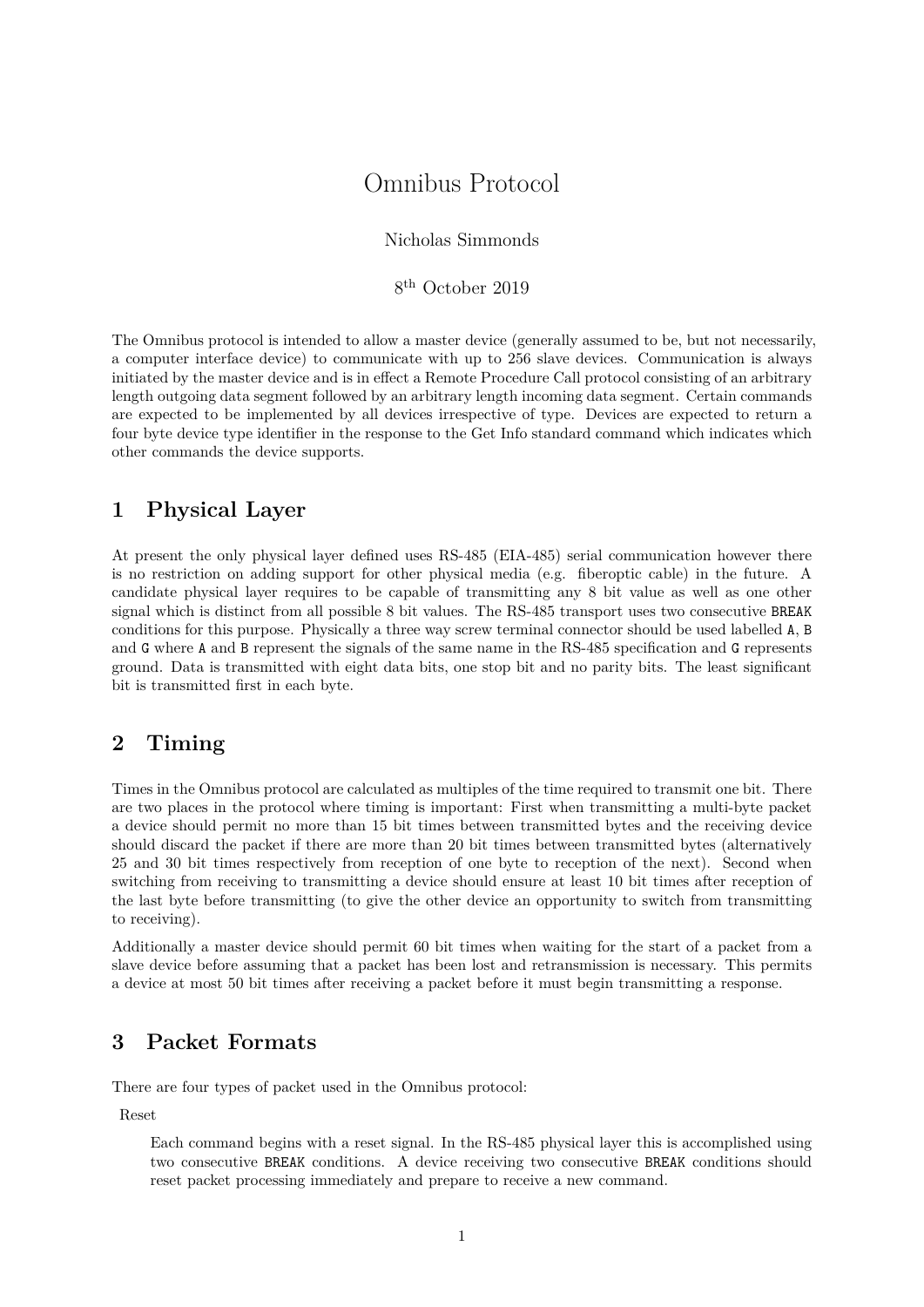Data

A data packet has the following format:

|  | . |  |
|--|---|--|

where TOGGLE alternates between 0 and 1 in each successive packet and LENGTH stores the length of the packet contents minus 1. As such possible packet lengths range from 1 to 64 bytes. Packets are protected by a CRC which is described in Appendix A. The length/toggle byte is included in the CRC calculation.

Acknowledgement

There are two acknowledgement packets. Bo[th are one by](#page-17-0)te long and are used in response to a data packet or an end of transmission packet. The acknowledgement must match the toggle bit of the data or end of transmission packet it is sent in response to.

> Acknowledgement(0) 0x85 Acknowledgement(1) 0xA3

End Of Transmission

There are two end of transmission packets. Both are one byte long and are used instead of a data packet to indicate that this data segment is complete. The end of transmission used must match the toggle bit of the data packet it is replacing.

| End Of Transmission $(0)$ | 0xD4 |
|---------------------------|------|
| End Of Transmission $(1)$ | 0x8E |

### **4 Command Transmission**

In the ideal case a command consists of two major phases: the Command and Response phases. Each consists of a sequence of data packets to and from the slave device respectively. At the start of each phase the toggle bit is initialised to 0. A complete transmission looks like:



In the event of an error transmitting the first data packet or receiving the first acknowledgement retransmission begins from the initial BREAK conditions. This is to handle the case where the initial BREAK is corrupted.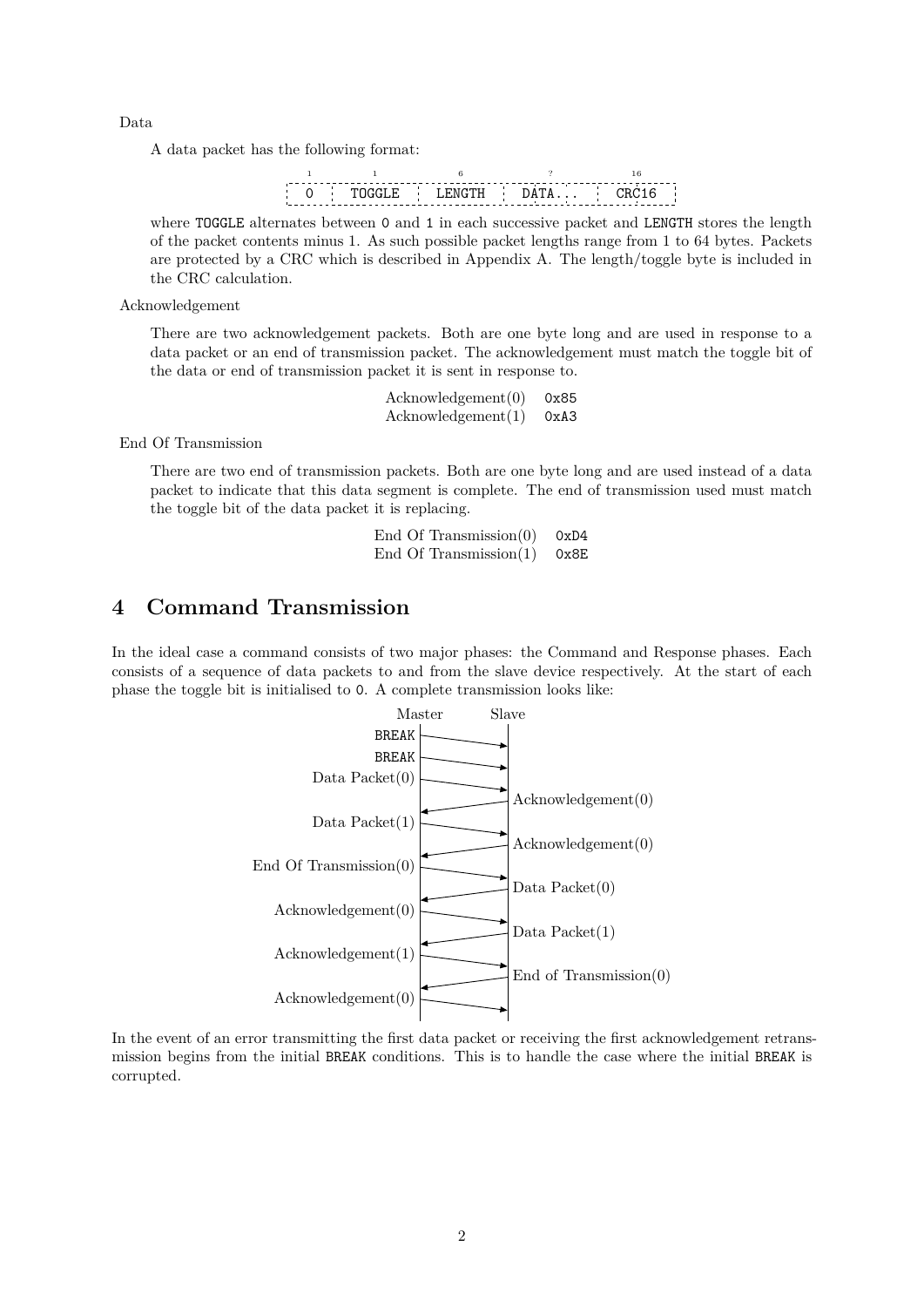

For subsequent packets in the Command Phase loss of the data packet or acknowledgement is handled by a timeout and retransmission by the master device. As such a device receiving a data packet with a valid CRC but the incorrect toggle bit should transmit an appropriate acknowledgement and otherwise ignore the packet. Data packets with incorrect CRC should be ignored in either case.



The Command Phase ends when the master device transmits an end of transmission packet instead of a data packet. On receipt of an end of transmission packet the slave device acknowledges by sending the first data packet of the Response Phase. If the end of transmission or the data packet go missing then the end of transmission is resent by the master device. Consequently the slave device must recognise an end of transmission after sending the first data packet of the Response Phase as a request for retransmission.

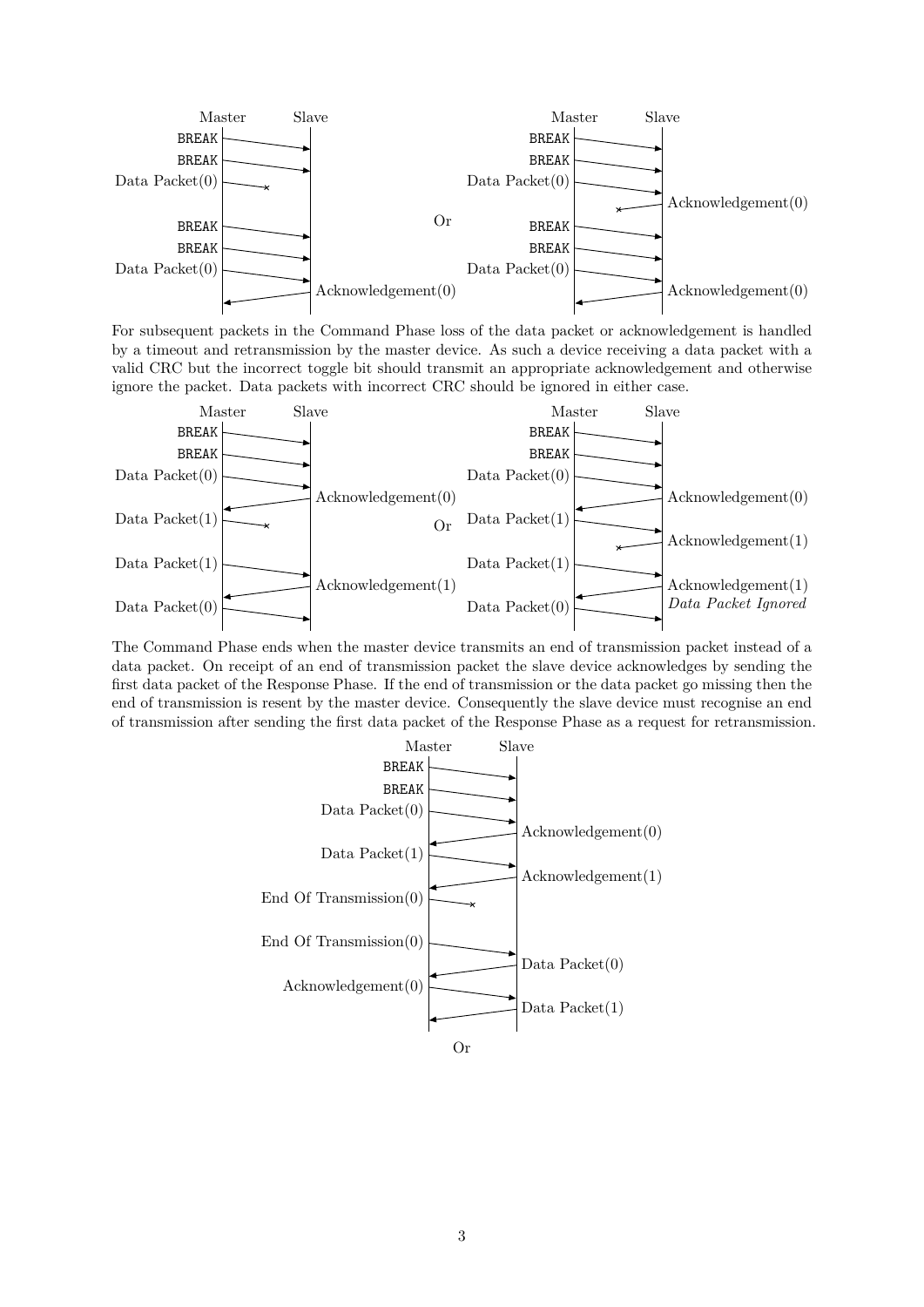

In both phases the master is responsible for requesting retransmissions after packet loss. This reduces the complexity of timeouts in slave devices and permits the master device to abort a transaction at any time without the device continuing to resend packets blindly. Consequently packet retransmission in the Response Phase is handled in a slightly different manner than the Command Phase. The use of two separate acknowledgement packets is required to permit this scheme.

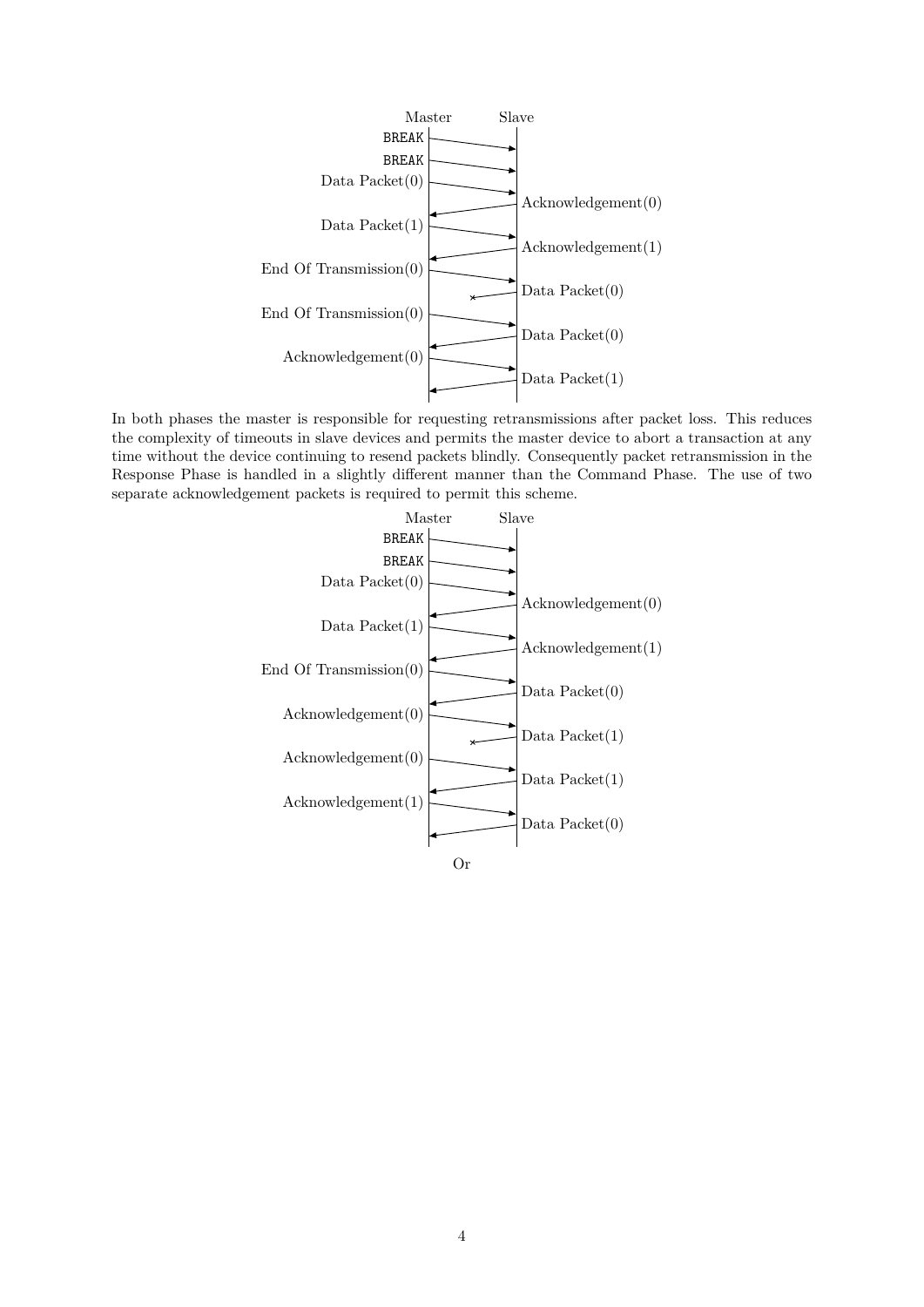

The end of the Response Phase is indicated by the slave device sending an end of transmission packet. The master device responds by sending three consecutive acknowledgement packets. This avoids the situation where the acknowledgement is lost. The master device considers the transaction to be successfully completed after sending the acknowledgement packets. The slave device considers the transaction to be successfully completed when it receives an acknowledgement of the end of transmission packet. At this point the slave device can perform any pending actions required (e.g. changing the address or speed in response to a Set Address or Set Speed command should take place at this point).

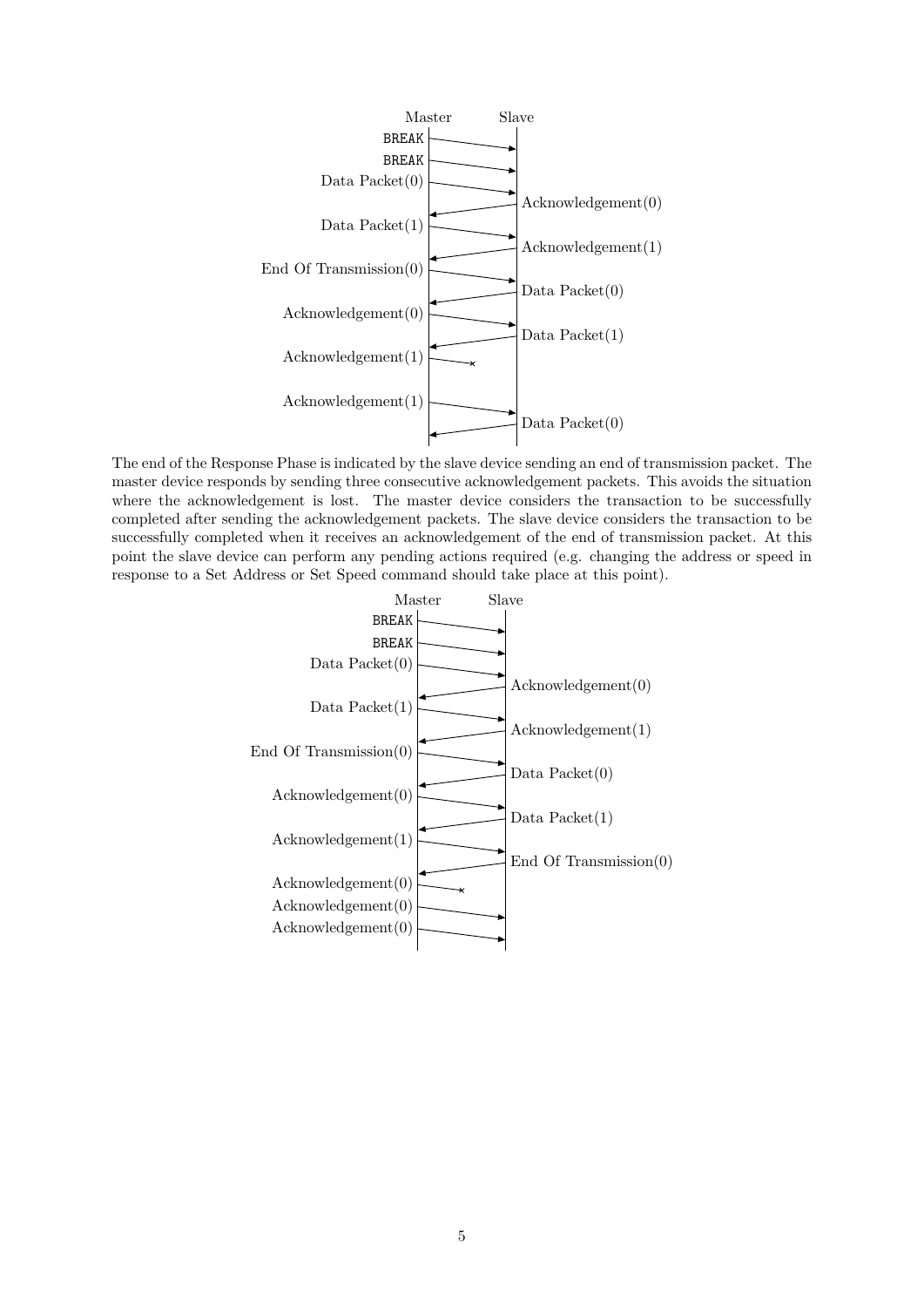## **5 Command Format**

The basic format for commands on the Omnibus is ADDRESS 8 DATA. ? though all the commands defined in this specification further restrict the format to ADDRESS 8 COMMAND 8  $\mathsf{DATA} \ldots$ ?  $\therefore$  It is recommended that new commands follow this scheme however the Omnibus specification itself doesn't require this beyond the fact that the mandatory commands use it and all devices must support the mandatory commands. In the following command descriptions the commands are written including COMMAND and excluding ADDRESS. (e.g. to send a Get Info command to device 2 send 0x02 8 0x00 8 .)

## **6 Mandatory Commands**

All devices must support the following commands:

**0x00:** Get Info

Command: 0x00 8 Response: TYPE  $rac{1}{32}$ **SPEEDS** ? **DATA** ?

TYPE is a four byte identifier indicating the device type as well as the format of the remaining data. SPEEDS is a variable length bitfield of supported speeds. One bit is set for each supported speed. The bitfield is represented as a sequence of one or more big-endian two byte values. In each value the most significant bit is set to one if the bitfield should be extended by a further two bytes. The remaining 15 bits represent potentially supported speeds. At present only 15 speeds are defined therefore SPEEDS will be precisely two bytes long and bit 15 will always be clear. Each device must additionally support a speed of 8kbps (the default speed at startup). The currently defined speeds are:

| Bit 0: 16kbps<br>Supported      |                |                  | <b>Bit 8:</b> 500kbps Supported |
|---------------------------------|----------------|------------------|---------------------------------|
| Bit 1: 32kbps<br>Supported      |                |                  | Bit 9: 750kbps Supported        |
| Bit 2: 48kbps<br>Supported      |                |                  | Bit 10: 1Mbps Supported         |
| Bit 3: 62.5kbps Supported       |                |                  | <b>Bit 11:</b> 2Mbps Supported  |
| <b>Bit 4:</b> 100kbps Supported | Bit $12:3Mbps$ |                  | Supported                       |
| Bit 5: 125kbps Supported        | Bit $13:4Mbps$ |                  | Supported                       |
| Bit 6: 250kbps Supported        |                |                  | <b>Bit 14:</b> 6Mbps Supported  |
| Bit 7: 375kbps Supported        |                | Bit 15: Reserved |                                 |
|                                 |                |                  |                                 |

**0x01:** Get Description

| Command:  | 0x01  |
|-----------|-------|
|           |       |
| Response: | DATA. |

DATA represents a variable length string in the UTF-8 encoding. This string's main purpose is to describe to a user the nature of the device in more detail than the Get Info response provides. It should be human readable and should ideally include the manufacturer's name and the product's name/code. Additionally a URL where more information can be obtained about the device and some form of version indication are sensible elements to include. This string is also intended to be used by firmware update tools to match firmware files with devices. An example description for a RailCom reader might be: "DCC4PC RailCom Reader 1.0 (www.dcc4pc.co.uk)".

**0x02:** Get Serial Number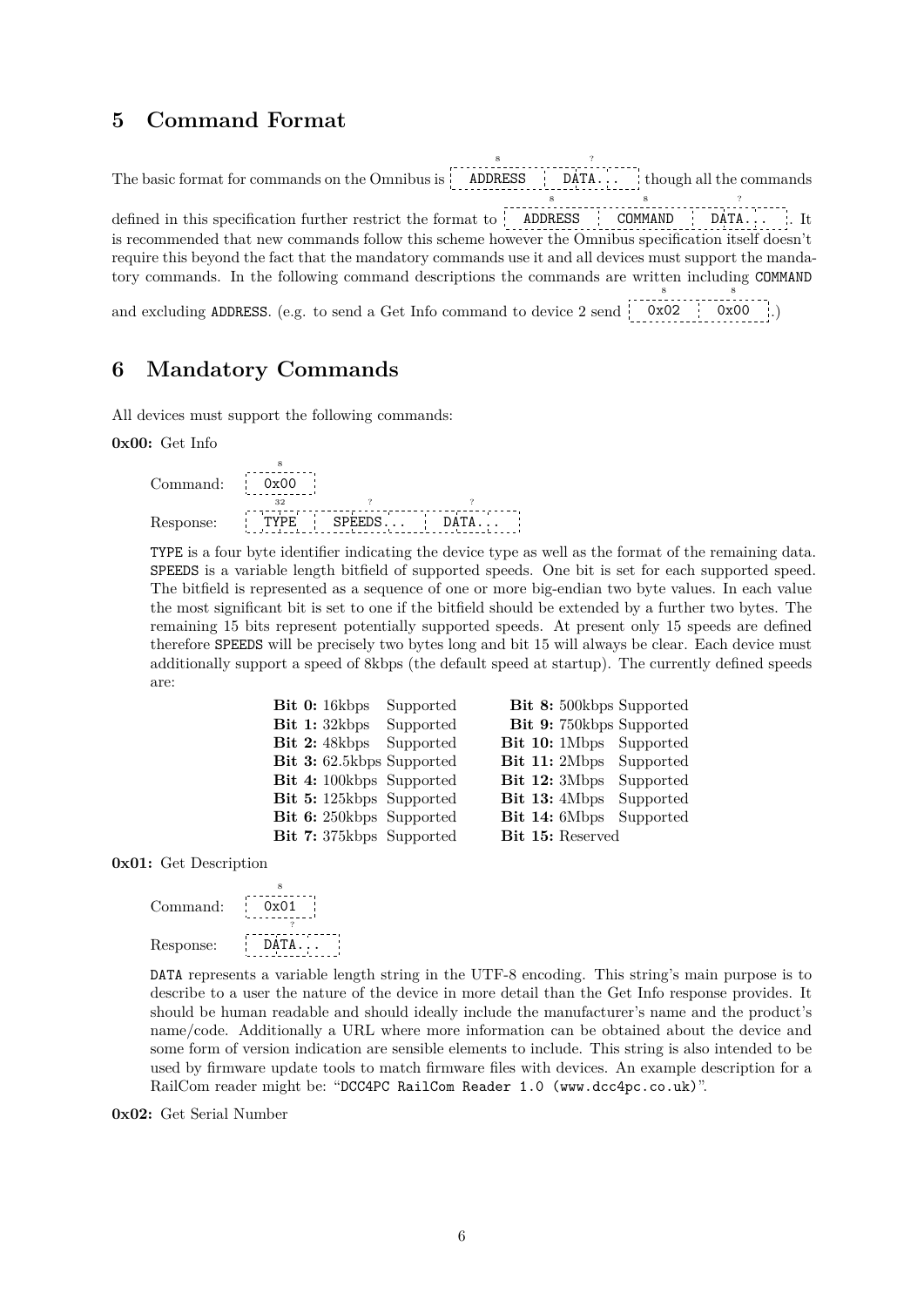| Command:  | 0x02        |
|-----------|-------------|
|           |             |
| Response: | <b>DATA</b> |

This command (which is optional but must always return a serial number or be ignored) should return a unique string in DATA which may be used to differentiate between otherwise identical devices. Software should not rely on the serial number for persistent device identification (the address serves that purpose) but should make it available to the user. This is an optional mechanism which a manufacturer may choose to provide to aid in tracking the history of specific hardware (e.g. if a particular board has been sent in for repair before). If absent there should be no impact on the user.

**0x03:** Set Address

Command: 0x03 8 ADDRESS 8 Response:

ADDRESS is the new address the device should use. The address takes effect on successful completion of the transaction, before the next transaction begins.

**0x04:** Set Speed

Command: 0x04 8 SPEED 8 Response:

SPEED is one of the supported speeds identified in the response to the Get Info command. The SPEED value is equal to the bit position of the desired speed plus one (e.g. a SPEED value of 7 would indicate a desired speed of 250kps). To select 8kbps use a SPEED value of 0. This command always succeeds if the SPEED is listed as supported in the response to the Get Info command. If an invalid SPEED value is sent then the device should ignore the remainder of the transaction. The new speed setting will take effect on successful completion of the transaction, before the next transaction begins.

**0x05:** Begin Download

Command:  $0x05$ 8 Response:

It is permissible for a device not to support this command (in which case it should be ignored). Otherwise it should put the device into Download Mode. Download Mode is indicated by Get Info returning 'DNLD' and the device supporting the commands described in the 'DNLD' Device Type Description. If a device is already in Download Mode then this command should be ignored.

All other commands are free for use by other device types.

### <span id="page-6-0"></span>**7 BUS Device Type Definition**

### **7.1 Get Info Response**



The MAJOR and MINOR parameters specify the version of the DNLD specification supported. The version described by this document is 1.1. The MAX\_SPEED parameter indicates the highest speed supported by the bus.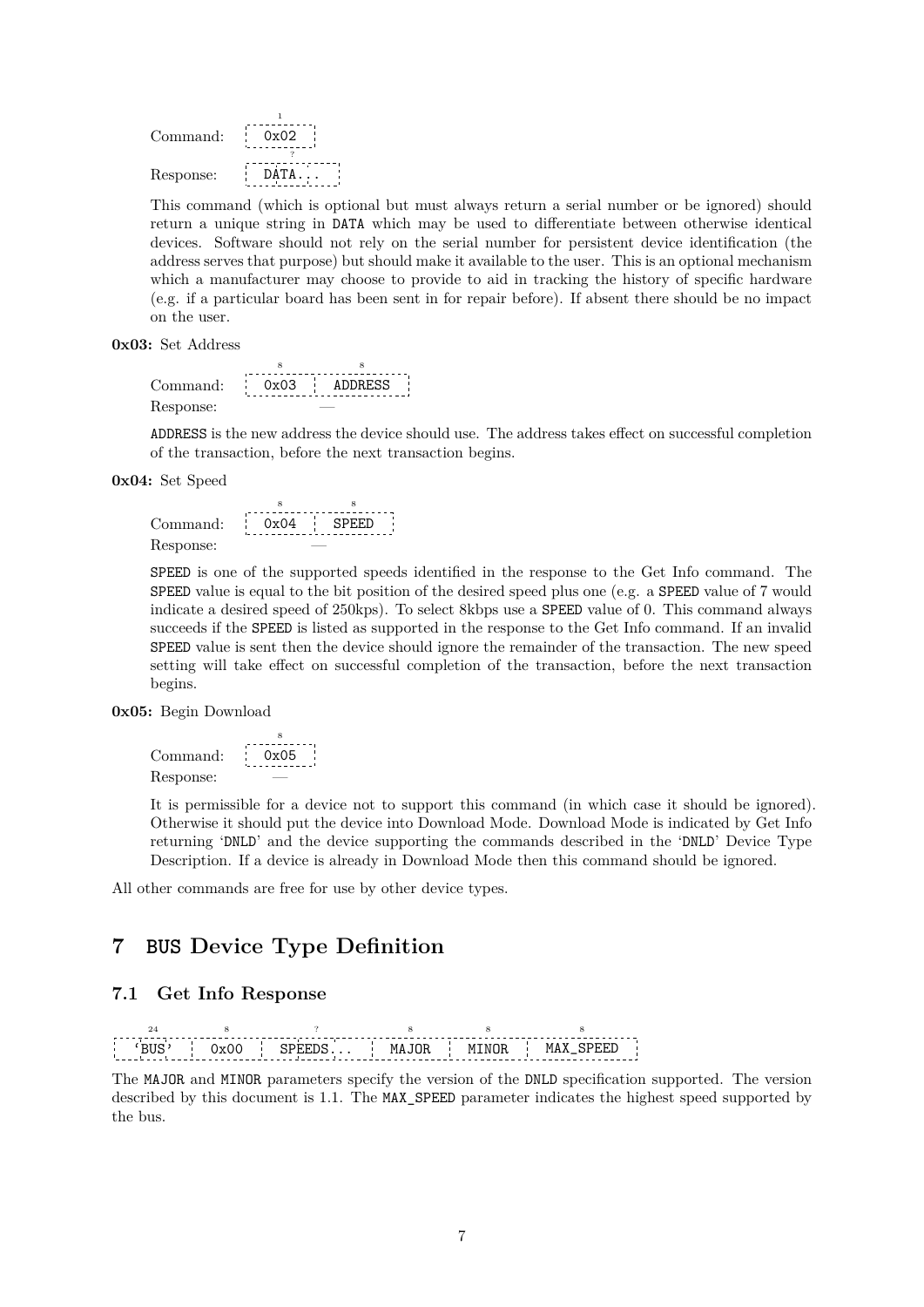#### **7.2 Additional Commands**

**0x06:** Get Speed

| Command:  | \n $\begin{array}{r}\n 0x06 \\  \hline\n 0x06\n \end{array}$ \n | ADDRESS |
|-----------|-----------------------------------------------------------------|---------|
| Response: | \n $\begin{array}{r}\n 0x06 \\  \hline\n 0x06\n \end{array}$ \n |         |

Returns the SPEED used when sending commands to ADDRESS.

**0x07:** Set Speed

8 8 8 SPEED ADDRESS Command: 0x07  $\frac{1}{4}$ Response:

Sets the speed used when sending commands to ADDRESS to SPEED. It is an error for SPEED to be greater than MAX\_SPEED.

**0x08:** Send Command

|           | 8             |             |             |  |
|-----------|---------------|-------------|-------------|--|
| Command:  | 0x08          | T.<br>DATA. |             |  |
|           | я             |             |             |  |
|           | 0x09          | DATA.       |             |  |
|           | 8             | 8           | 2           |  |
|           | 0x0A          | ADDRESS     | <b>DATA</b> |  |
|           | я             | 8           |             |  |
|           | 0x0B          | ADDRESS     | DATA        |  |
|           | 16            |             |             |  |
| Response: | <b>LENGTH</b> |             |             |  |

These commands are used to send a command to a child device. The commands return the length accepted by the command. The 0x0A command starts a command and will cancel a previous command in progress. 0x08 continues the command and 0x09 ends the command. 0x0B both starts and ends a command.

#### **0x0C:** Get Response

| Command:  | 0x0C         |      |
|-----------|--------------|------|
|           |              |      |
| Response: | <b>ERROR</b> | DATA |

Fetches the response returned by the previous command. If ERROR is "Incomplete Response" then more data is coming. It is not an error for DATA to be empty.

**0x0D:** Reset Speeds (Version 1.1)

```
Command:
          0x0D8
Response:
```
Sends a global 'Reset Speed to 0' sequence. This will reset the speeds of all attached devices to a known state. This makes probing for attached devices quicker as there is no longer a need to test each possible speed. In practice it is seldom necessary to send this command explicitly, as BUS devices supporting this command send the sequence automatically at start-up. Consequently, when testing for the presence of a device, it is sufficient to use the current speed of the device and, if the current speed is not zero, retry with speed zero.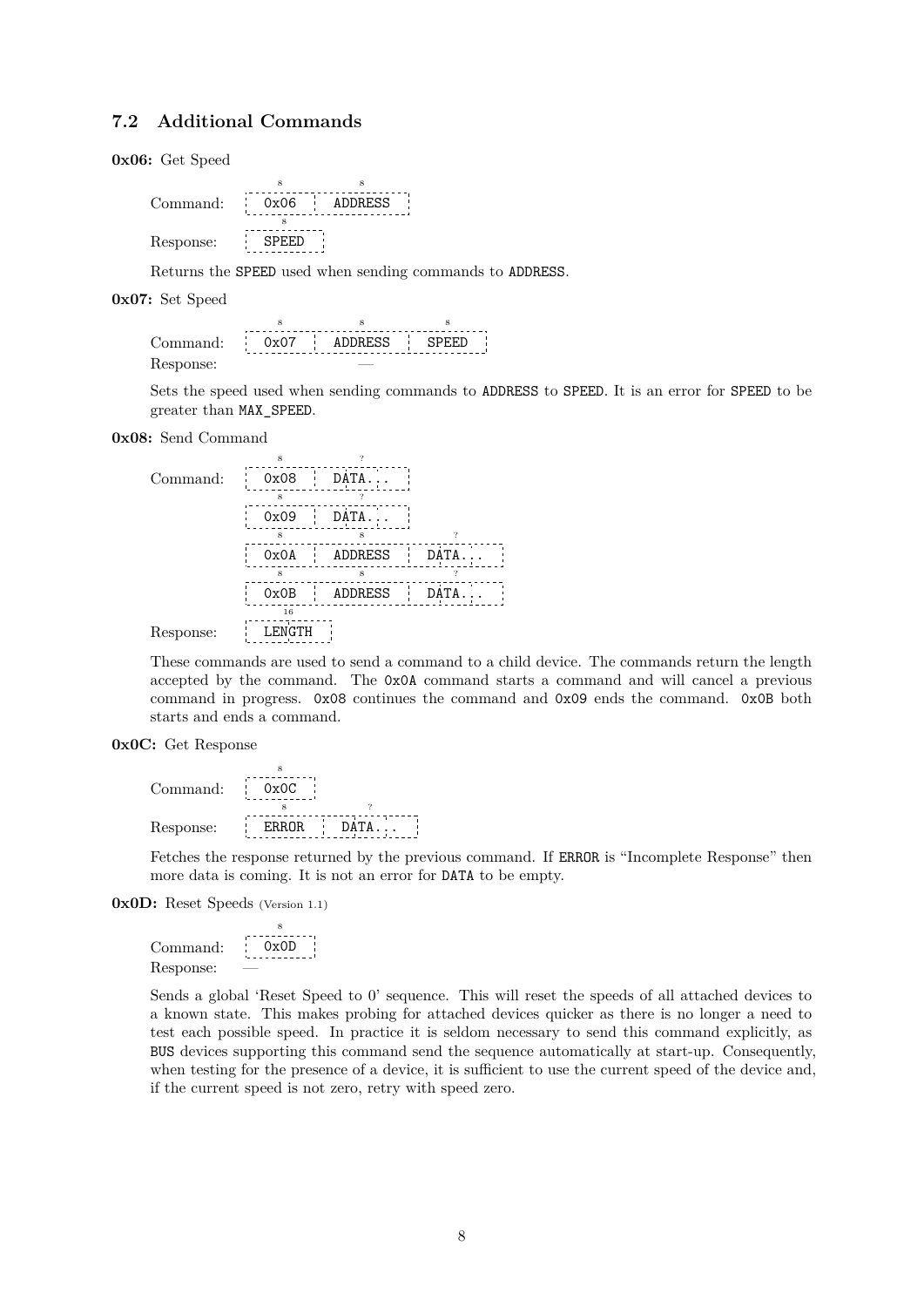### **7.3 Error Codes**

- 0 Success
- 1 Incomplete Response
- 2 Command Failed

## **8 DNLD Device Type Definition**

#### **8.1 Get Info Response**

| 1NI. | Į. | M | M |
|------|----|---|---|

The MAJOR and MINOR parameters specify the version of the DNLD specification supported. The version described by this document is 1.0. The MAX\_BUF\_SIZE parameter indicates the largest data buffer which can be written in a single operation.

### **8.2 Additional Commands**



|           |        | 64                  |
|-----------|--------|---------------------|
| Command:  | 0x06   | <b>SEEK ADDRESS</b> |
|           |        |                     |
| Response: | ERROR. |                     |

Sets the current read/write pointer to SEEK\_ADDRESS. Prior to executing a Seek command the position of the read/write pointer is undefined. The Seek command also flushes any pending writes. There is no way to request from a device the address ranges which are programmable as a firmware developer would require access to this information in order to write a firmware update.

#### **0x07:** Read

Command: 0x07 8 LENGTH 16 Response: DATA... ?

LENGTH is the length (in bytes) of the data to return. Data will be returned starting from the current location of the read/write pointer which will be updated upon successful completion of the transaction. The data returned may be shorter than requested but never longer. Returning a zero-length response indicates reaching the end of the current memory region.

#### **0x08:** Write

| Command:  | 0x08   | DATA. |
|-----------|--------|-------|
|           |        |       |
| Response: | LENGTH |       |

This command writes the byte string DATA to the device at the current position of the read/write pointer. The command will buffer as much of the data as possible and return the length of the data actually used in LENGTH. The MAX\_BUF\_SIZE parameter in the Get Info response is an indicator of the largest possible Write which could be accepted completely. It should be noted that Write may still return a LENGTH less than MAX\_BUF\_SIZE if there is already buffered data waiting to be written. Once the buffer is full the device should begin a flash write operation and return a LENGTH of 0 in response to any further Write commands until the flash write is complete.

**0x09:** Erase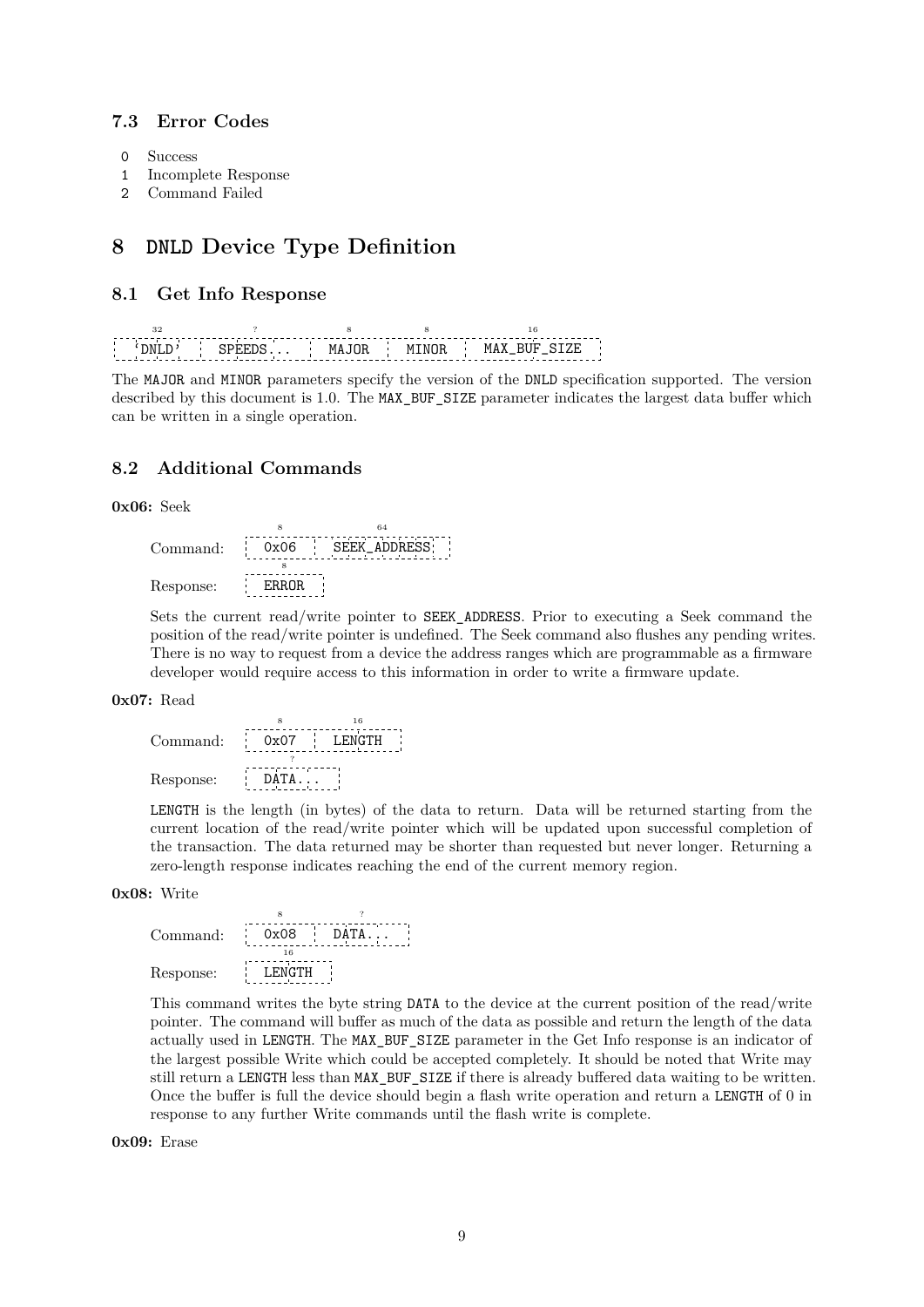| Command:  | 0x09      |
|-----------|-----------|
|           |           |
| Response: | F.R.R.OR. |

Erases the device in preparation for writing.

**0x0A:** Exit Download Mode

Command: 0x0A 8 Response: —

After this command the device should leave download mode and resume normal operations. If the code has been modified then any final actions required to mark the code as complete should be performed now. The device should perform a reboot in response to this command, consequently the device speed will be reset to 8kbps.

#### **8.3 Error Codes**

- 0 Success
- 1 Busy (e.g. flash write/erase in progress)
- 2 Invalid (e.g. seek to non-writable address)

### **9 RCRD Device Type Definition**

#### **9.1 Get Info Response**

'RCRD' 32 SPEEDS. ? MAJOR 8 MINOR 8 NR\_INPUTS 8 ENCODINGS 8

MAJOR and MINOR represent the version of the RCRD specification the device supports. This specification defines version 1.0. NR\_INPUTS is one less than the number of track sections that the device can monitor and ENCODINGS indicates the device's capabilities:

**Bit 0:** Device supports the Raw RailCom encoding.

**Bit 1:** Device supports the Cooked RailCom encoding.

The remaining bits are reserved and will be used to define other encoding schemes in the future. A device which doesn't set bit 0 is unsupported by this version of the RCRD specification.

#### **9.2 Additional Commands**

**0x06:** Select Encoding

Command: 0x06 8 ENCODING 8 Response:

ENCODING identifies the desired data format. At present only two encodings are defined: Raw (0) and Cooked (1). If ENCODING is not supported the command should be ignored.

**0x07:** Get Enabled Inputs

| Command:  | 0x07  |
|-----------|-------|
|           |       |
| Response: | DATA. |

This command will return the state of each of the inputs the device possesses. Each input is encoded as a single bit where 1 indicates the input is enabled and will contribute data to the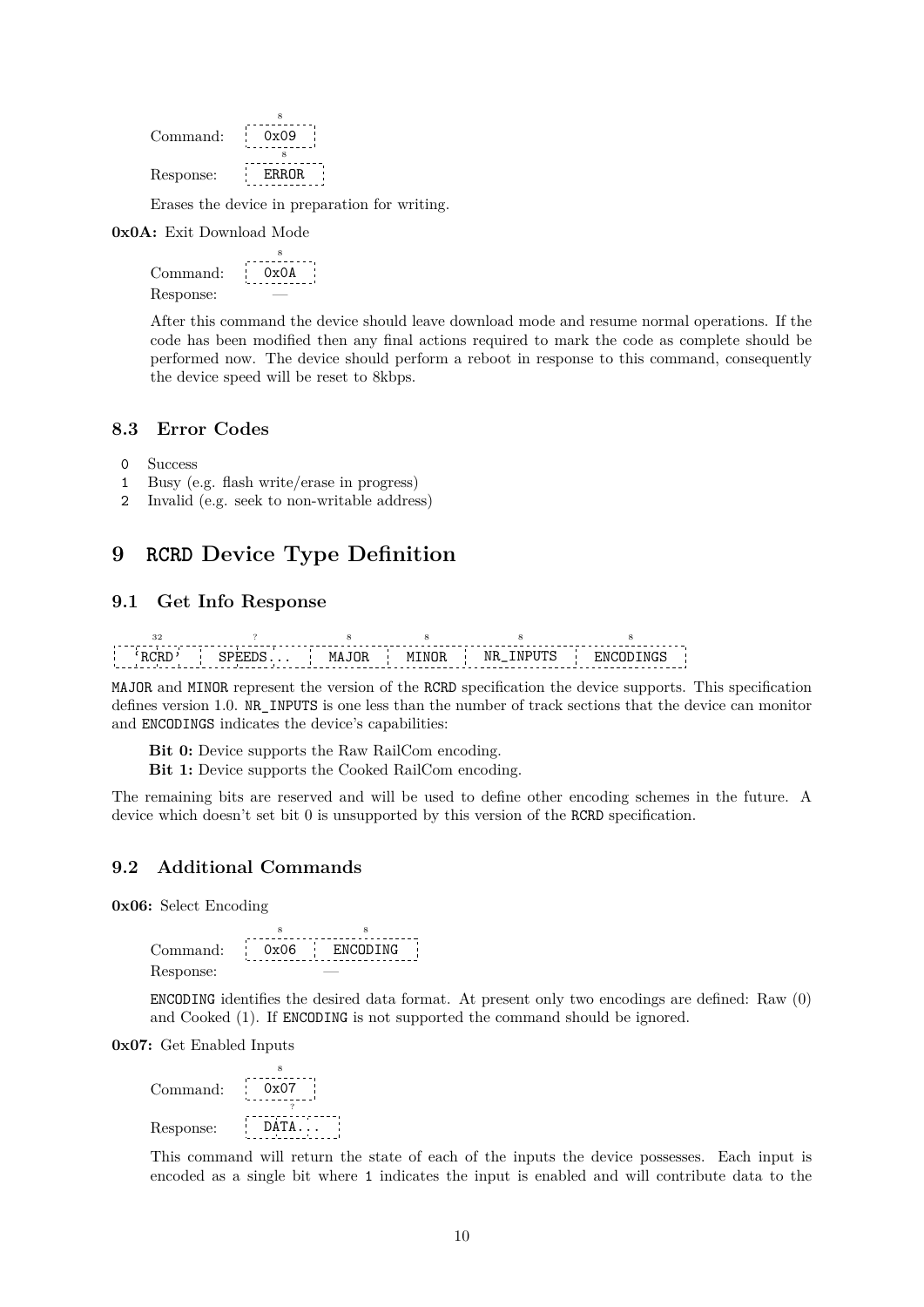output of subsequent Get Data calls and 0 indicates the input is disabled and contributes nothing. The first byte will hold information on the first eight inputs (with the first input in bit 0 and the eighth in bit 7), the second byte the next eight inputs and so on. This command should always return precisely the number of bytes required to encode all the inputs the device supports (unused bits are set to 0).

**0x08:** Set Input States



DATA represents the desired state of the inputs in the same format as is returned by Get Input States. There is no mechanism to update just a subset of states and as with Get Input States DATA should have precisely the length required for the number of inputs specified in the response to Get Info. Extra bits should be set to 0 however devices will ignore the value of these bits.

**0x09:** Reset Encoding State



This command will reset any saved state used by an encoding and force the next packet of RailCom data to be transmitted in full. The nature of the saved state is dependent on the nature of the encoding however in all cases calling this command will make all data returned by subsequent Get Data calls independent of data returned before Reset Encoding State was called. Calling this command before calling Get Data for the first time is advised.

**0x0A:** Get Data



This command will return a block of data in the selected RailCom encoding. The specifics of the returned data are dependent on the encoding in question.

#### **9.3 Raw RailCom Encoding**

RailCom Data Packets come in three forms:

|  |  |  |  | $\cdots$<br>----- | 'ІM<br>------ |  |
|--|--|--|--|-------------------|---------------|--|

This packet type indicates the RailCom reader received a DCC packet DCC\_DATA (excluding the XOR error detection byte) of length  $DCC$ <sub>LEN</sub> + 1. The RailCom data received immediately following the DCC packet is encoded in RAILCOM DATA in the format described below. Data is only included for those inputs whose state (one of Unoccupied, Occupied With No RailCom Data, Rail-Com Data In Direction A or RailCom Data In Direction B) indicates RailCom data is expected. The state of the inputs is assumed to be unchanged from the previous packet.

 $2. 0$ 1 1 1 DCC\_LEN 6 DCC\_DATA ? STATES ? RAILCOM\_DATA... ?

This packet type is similar to the above packet type however explicitly encodes the state of each input in STATES rather than inheriting the information from previous packets. Each enabled input contributes two bits which encode whether the input is Unoccupied (00), Occupied With No Rail-Com Data (01), RailCom Data With Orientation A (10) or RailCom Data With Orientation B (11). The first enabled input is stored in bits 1:0 of the first byte, the next enabled input is stored in bits 3:2 of the first byte, the fifth enabled input is stored in bits 1:0 of the second byte, etc. Inputs which are not enabled contribute nothing. The length of STATES can be extrapolated from the number of currently enabled inputs as returned by Get Enabled Inputs.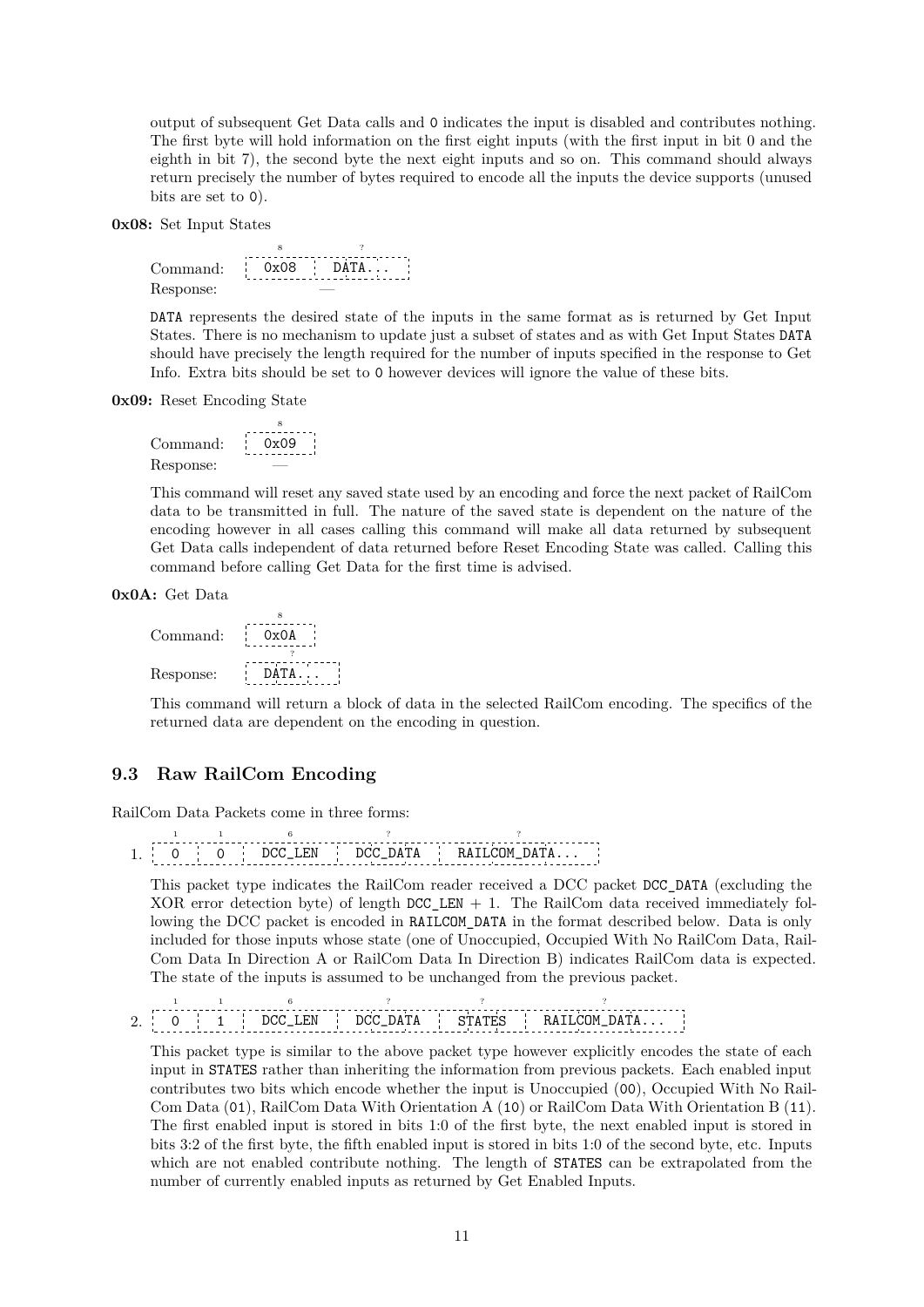3. 1 1 CMD 7 DATA... ?

This packet type indicates a special command. The special command is indicated by the 7 bit value CMD. The only supported special command at present is 0x81 which takes no extra DATA. This command indicates that the device's internal buffer has overflown and therefore some packets may have been lost. As the majority of RailCom packets are self-contained this can generally be ignored however an Address Part 1 packet before an overflow should not be paired with an Address Part 2 packet after an overflow.

The RAILCOM\_DATA in the above mentioned packet types is encoded using a scheme designed to minimise the length of each RailCom packet. A key element of this is a repetition encoding mechanism where the device can indicate that the content of the RailCom data for an input is a repeat of the first, second or third previous RailCom data for that input. As such it is necessary for a master device to keep track of this data in order to successfully interpret a packet.

First for each input which has RailCom data a two bit field is encoded in a manner similar to the STATES field of the second packet type described above and padded to a whole number of bytes. The possible values are No Duplicate (00), Duplicate Of Previous Packet (01), Duplicate Of Second Previous Packet (10) and Duplicate Of Third Previous Packet (11).

Next for each input which is marked as No Duplicate a four bit value is encoded in a manner similar to the STATES field however with the first input encoded in bits 3:0, the second in bits 7:4, the third in bits 3:0 of the second byte, etc. padded to a whole number of bytes. This field stores the length of RailCom data for the input.

Lastly for each input marked as No Duplicate the RailCom data is stored.

**Example:** Assume a RailCom Reader with 16 inputs, all enabled, returns the following packet in response to a Get Data command:

| 0x42 | 0x01 | 0x3F | 0xA8 |                 | 0x90 |              | 0x90 | 0xC0 | 0x00 | 0x00 |  |
|------|------|------|------|-----------------|------|--------------|------|------|------|------|--|
|      |      |      |      |                 |      |              |      |      |      |      |  |
| 0x42 | 0x02 | 0xA3 | 0xAC | $\sim 10^{-11}$ | 0x8B | $\mathbf{I}$ | 0x69 | 0x4E | 0xA5 | 0x99 |  |
|      |      |      |      |                 |      |              |      |      |      |      |  |
| 0x9A | 0x01 | 0x01 | 0x91 | - i i           | 0x04 |              | 0x22 | 0x99 | 0xA5 | 0xA3 |  |
|      |      |      |      |                 |      |              |      |      |      |      |  |
| 0xAC | 0x81 | 0x42 | 0x03 |                 | 0x3F |              | 0xBC | 0x80 | 0x90 | 0xC0 |  |
| 8    |      |      |      |                 |      |              |      |      |      |      |  |
| 0x00 | 0x20 | 0x24 | 0x8E |                 | 0xD4 |              | 0x4E | 0x59 | 0xA3 | 0xAC |  |

Decode Procedure:

1. Examine first byte: 0x42. Matches 0 1 1 DCC\_LEN ∴ is type 2 packet.

|                                   |  |  | 6                       |  |  |                                                                      |  |
|-----------------------------------|--|--|-------------------------|--|--|----------------------------------------------------------------------|--|
|                                   |  |  |                         |  |  | 2. Decode packet: 0   1   DCC_LEN   DCC_DATA   STATES   RAILCOM_DATA |  |
| DCC LEN $=2$                      |  |  |                         |  |  |                                                                      |  |
| $DCC$ DATA = $0x01$ $0x3F$ $0xA8$ |  |  |                         |  |  |                                                                      |  |
| STATES                            |  |  | $= 0x90 0x90 0xC0 0x00$ |  |  |                                                                      |  |

1

6

3. Decode States: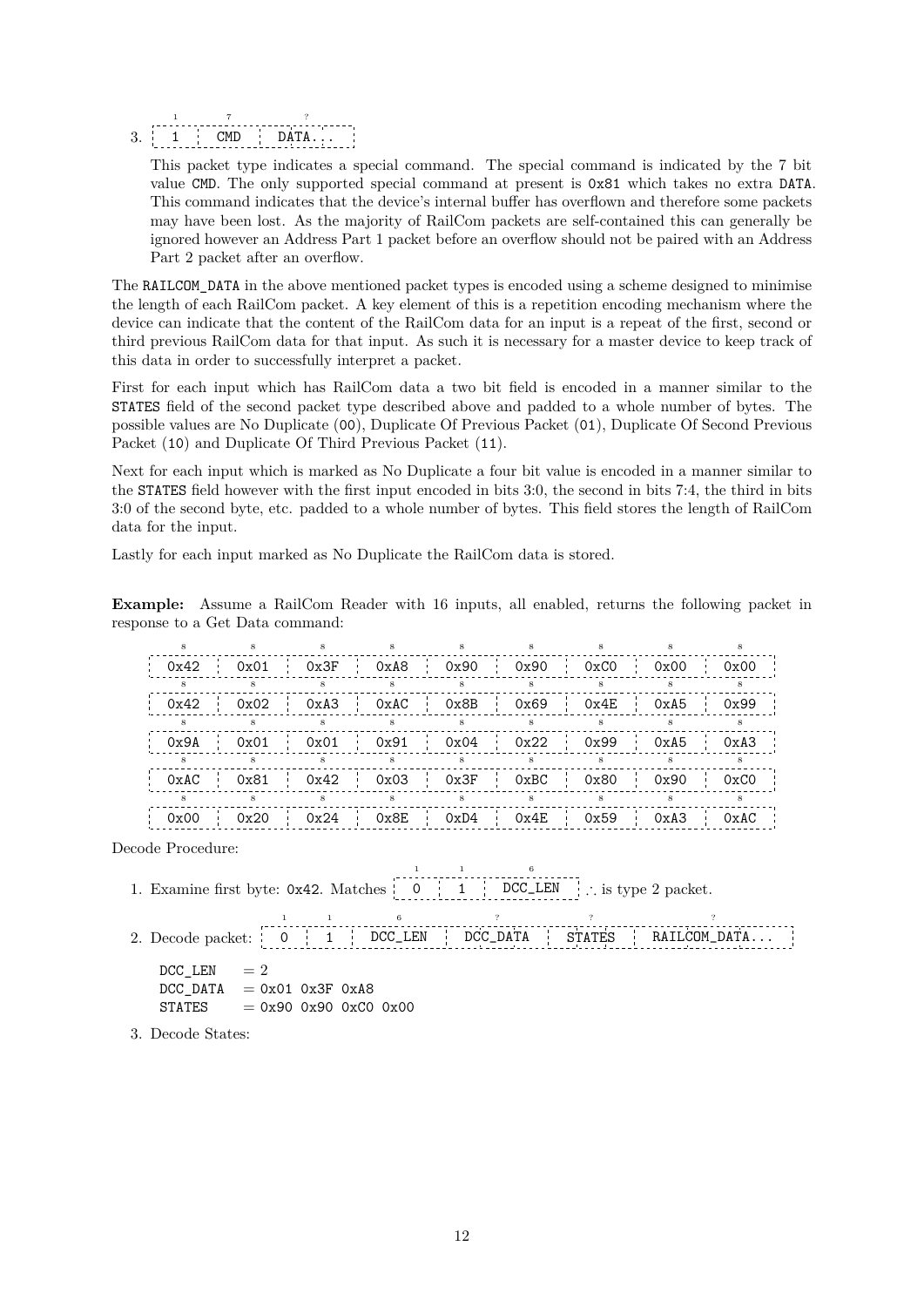0x90  $= 10 01 00 00$ Input  $0 = 00$  (Unoccupied) Input  $1 = 00$  (Unoccupied) Input  $2 = 01$  (Occupied With No RailCom Data) Input  $3 = 10$  (RailCom Data With Orientation A) 0x90  $= 10 01 00 00$ Input  $4 = 00$  (Unoccupied) Input  $5 = 00$  (Unoccupied) Input  $6 = 01$  (Occupied With No RailCom Data) Input  $7 = 10$  (RailCom Data With Orientation A) 0xC0  $= 11 00 00 00$ Input  $8 = 00$  (Unoccupied) Input  $9 = 00$  (Unoccupied) Input  $10 = 00$  (Unoccupied) Input  $11 = 11$  (RailCom Data With Orientation B) 0x00  $= 00 00 00 00$ Input  $12 = 00$  (Unoccupied) Input  $13 = 00$  (Unoccupied) Input  $14 = 00$  (Unoccupied) Input  $15 = 00$  (Unoccupied)

4. Decode Duplicate information for 3 inputs (3, 7 and 11):

0x00  $= 00 00 00$ Input  $3 = 00$  (No Duplicate) Input  $7 = 00$  (No Duplicate) Input  $11 = 00$  (No Duplicate)

5. Decode Length information for 3 inputs (3, 7 and 11):

$$
0x42
$$
  
Input 3 = 2  
Input 7 = 4  

$$
0x02
$$
  
Input 11 = 2

6. Extract 3 RailCom packets:

Input  $3 = 0 \times A3$  0xAC  $Input 7 = 0x8B 0x69 0x4E 0xA5$ Input  $11 = 0x99 0x9A$ 

7. Decode RailCom as specified in NMRA RP-9.3.2: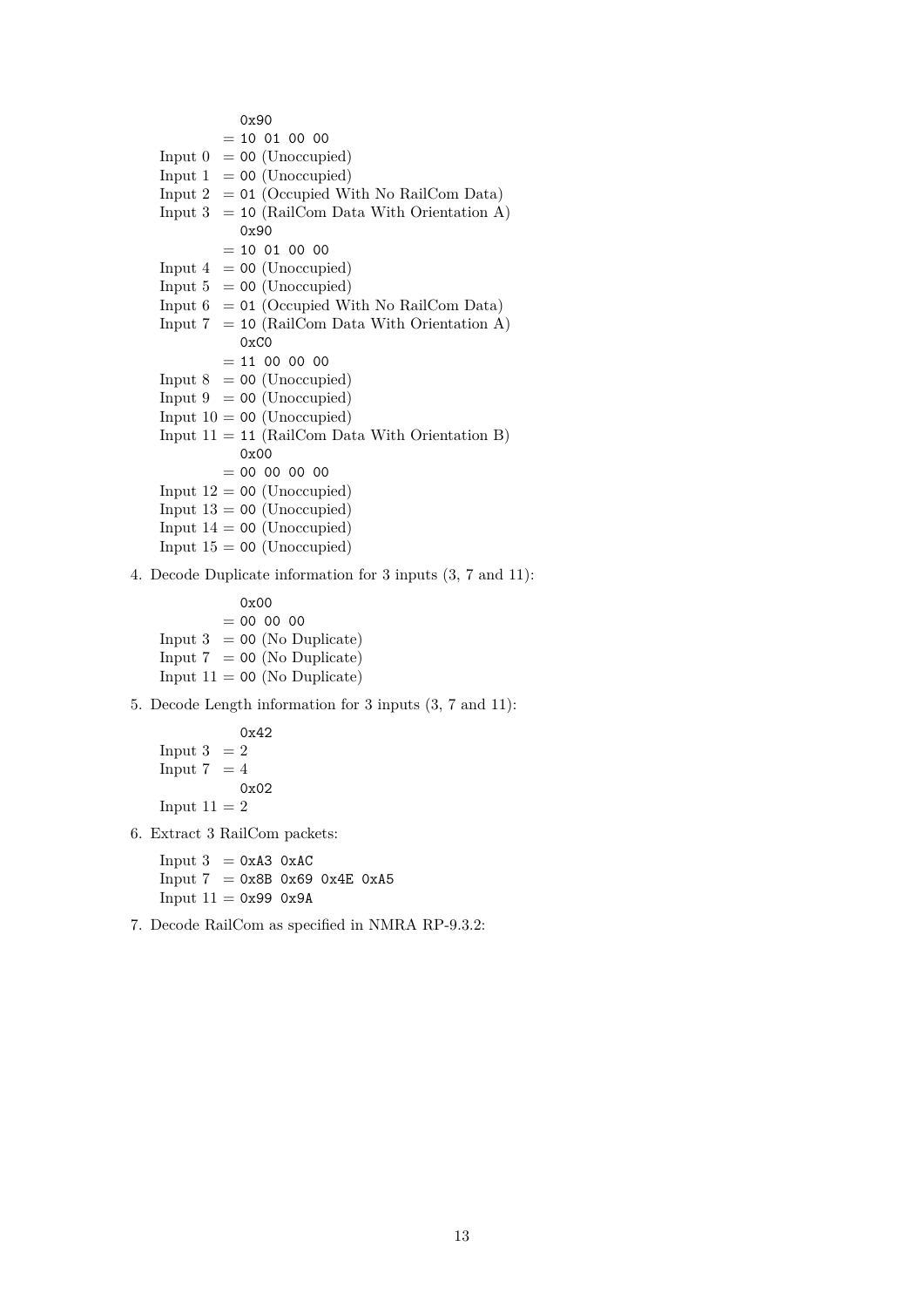Input  $3 = 0 \times A3$  0xAC  $= 0x04 0x00$  $= 00 0100 00 0000$  $= 0001 0000 0000$  $= 0x100$ = Address Part 1: Short Address (No Consist)  $Input 7 = 0x8B 0x69 0x4E 0xA5$  $= 0x0E 0x17 0x21 0x03$  $= 00 1110 01 0111 10 0001 00 0011$  $= 0011$  1001 0111 1000 0100 0011  $= 0x397 0x843$ = Decoder 1 Actual Speed: 23 Decoder 1 Temperature: 67 Input  $11 = 0x99 0x9A$  $= 0x08 0x07$  $= 00 1000 00 0111$  $= 0010 0000 0111$  $= 0x207$  $=$  Address Part 2: 7 1 1 6 8. Examine next byte: 0x01. Matches 0 0 DCC\_LEN ∴ is type 1 packet. ÷. 1 1 6 ? ? 9. Decode packet: 0 0 DCC\_LEN DCC\_DATA RAILCOM\_DATA...  $DCC$ <sub>LEN</sub> = 1  $DCC\_DATA$  = 0x01 0x91

- 10. States unchanged from previous packet: inputs 2 and 6 = Occupied, inputs 3 and 7 = RailCom Data With Orientation A and input  $11 = \text{RailCom}$  Data With Orientation B.
- 11. Decode Duplicate information for 3 inputs (3, 7 and 11):

0x04  $= 00 01 00$ Input  $3 = 00$  (No Duplicate) Input  $7 = 01$  (Duplicate Of Previous Packet) Input  $11 = 00$  (No Duplicate)

12. Decode Length information for 2 inputs (3 and 11):

0x22 Input  $3 = 2$ Input  $11 = 2$ 

13. Extract 2 RailCom packets:

Input  $3 = 0x990xA5$ Input  $11 = 0xA3 0xAC$ 

14. Decode RailCom as specified in NMRA RP-9.3.2: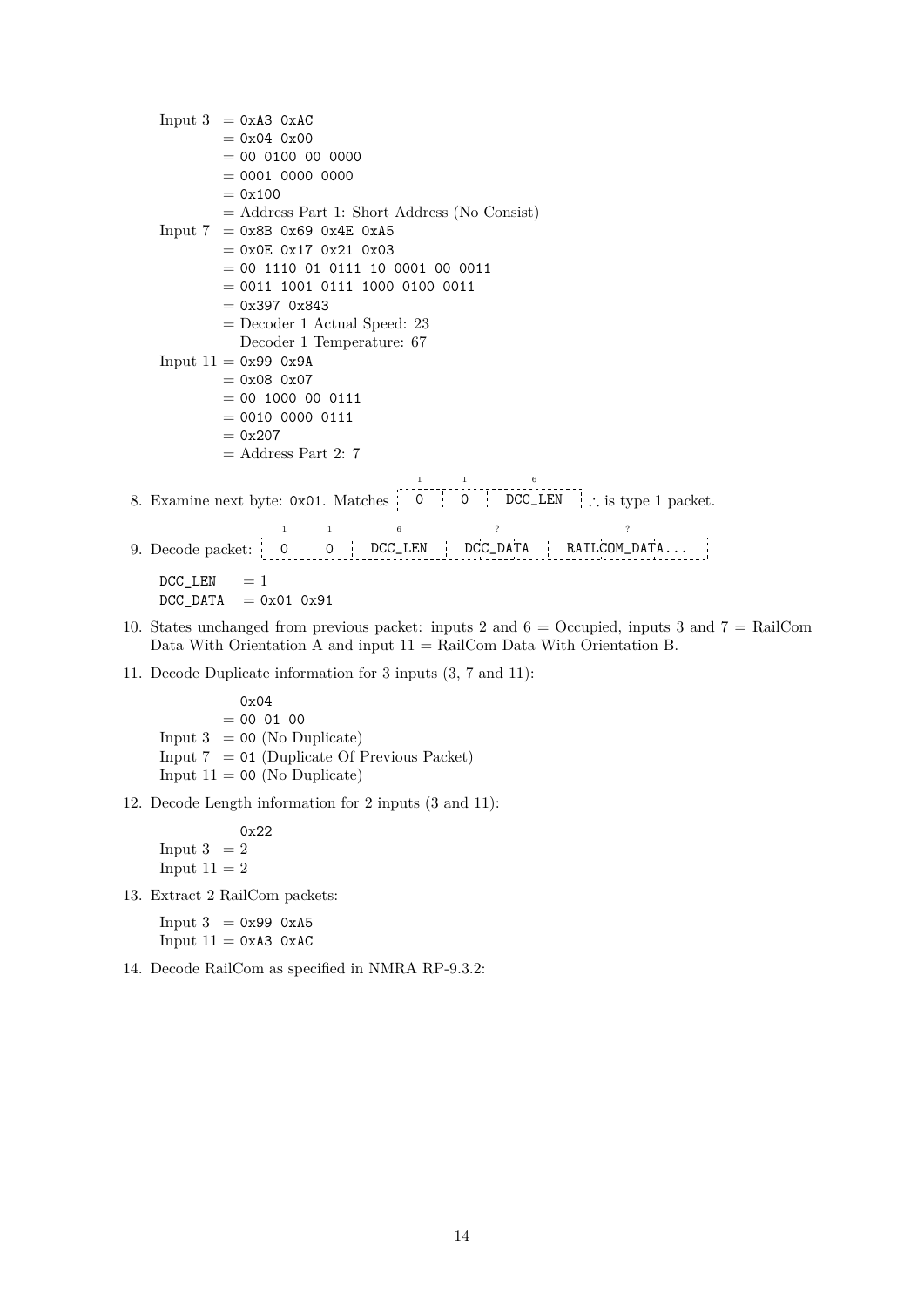Input  $3 = 0x990xA5$  $= 0x08 0x03$  $= 00 1000 00 0011$  $= 0010 0000 0011$  $= 0x203$  $=$  Address Part 2: 3 Input  $7 =$  Decoder 1 Actual Speed: 23 Decoder 1 Temperature: 67 Input  $11 = 0xA3 0xAC$  $= 0x04 0x00$  $= 00 0100 00 0000$  $= 0001 0000 0000$  $= 0x100$ = Address Part 1: Short Address (No Consist) 15. Examine next byte: 0x81. Matches 1 1 CMD 7 ∴ is type 3 packet. 16. Decode packet: 1 1 **CMD** 7 DATA... ? 0x81 = Overflow 17. Examine next byte: 0x42. Matches 0 1 1 1 DCC\_LEN ∴ is type 2 packet. 6 18. Decode packet: 0 | 1 | DCC\_LEN | DCC\_DATA | STATES | RAILCOM\_DATA... 1 1 6 ? ? ?  $DCC$ <sub>LEN</sub> = 2  $DCC_DATA = 0x03 0x3F 0xBC$  $STATES = 0x80 0x90 0xC0 0x00$ 19. Decode States: 0x80  $= 10,00,00,00$ Input  $0 = 00$  (Unoccupied) Input  $1 = 00$  (Unoccupied) Input  $2 = 00$  (Unoccupied) Input  $3 = 10$  (RailCom Data With Orientation A) 0x90  $= 10 01 00 00$ Input  $4 = 00$  (Unoccupied) Input  $5 = 00$  (Unoccupied) Input  $6 = 01$  (Occupied With No RailCom Data) Input  $7 = 10$  (RailCom Data With Orientation A) 0xC0  $= 11 00 00 00$ Input  $8 = 00$  (Unoccupied) Input  $9 = 00$  (Unoccupied) Input  $10 = 00$  (Unoccupied) Input  $11 = 11$  (RailCom Data With Orientation B) 0x00  $= 00 00 00 00$ Input  $12 = 00$  (Unoccupied) Input  $13 = 00$  (Unoccupied) Input  $14 = 00$  (Unoccupied) Input  $15 = 00$  (Unoccupied)

20. Decode Duplicate information for 3 inputs (3, 7 and 11):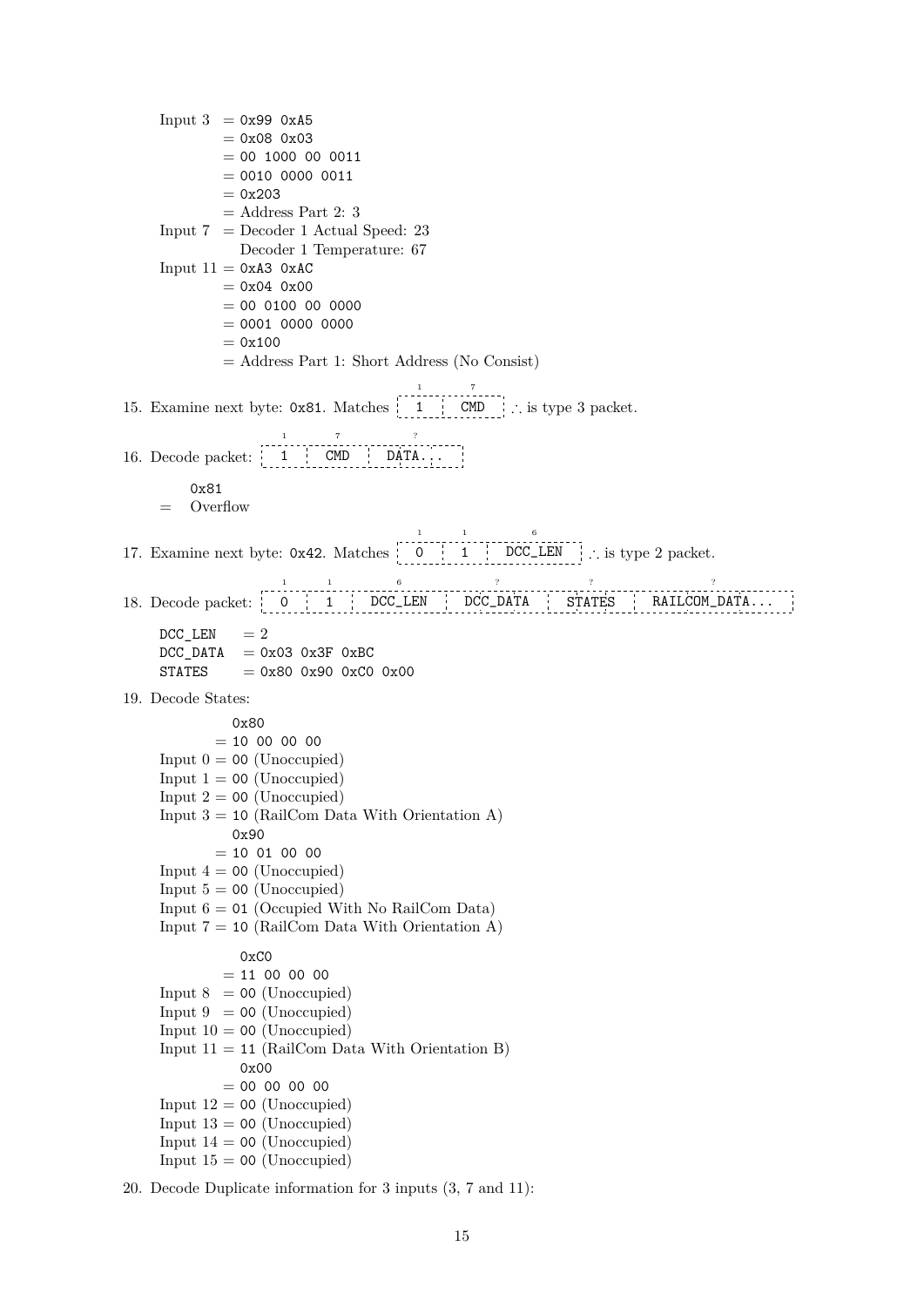0x20  $= 10 00 00$ Input  $3 = 00$  (No Duplicate) Input  $7 = 00$  (No Duplicate) Input  $11 = 10$  (Duplicate Of Second Previous Packet)

21. Decode Length information for 2 inputs (3 and 7):

0x24 Input  $3 = 4$ Input  $7 = 2$ 

22. Extract 2 RailCom packets:

 $Input 3 = 0x8B 0xD4 0x4E 0x59$ Input  $7 = 0xA3$   $0xAC$ 

23. Decode RailCom as specified in NMRA RP-9.3.2:

```
Input 3 = 0x8B 0xD4 0x4E 0x59= 0x0E 0x2D 0x21 0x1D
        = 00 1110 10 1101 10 0001 01 1101= 0011 1010 1101 1000 0101 1101= 0x3AD 0x85D= Decoder 3 Actual Speed: 45Decoder 3 Temperature: 93
Input 7 = 0 \times A3 0xAC
        = 0x04 0x00= 00 0100 00 0000= 0001 0000 0000= 0x100= Address Part 1: Short Address (No Consist)
Input 11 = Address Part 2: 7
```
In summary: Section 3 contains decoder 3 which has a speed of 60, is driving forwards, has orientation A, actual speed 45 and temperature 93. Section 7 contains decoder 1 which has a speed of 40, is driving forwards, has orientation A, actual speed 23 and temperature 67. Section 11 likely contains decoder 7 however has yet to be reliably identified. Additionally section 6 contains something which is drawing current: either a lit coach or a non-RailCom-enabled decoder. Section 2 used to contain something but is now unoccupied. All other sections are unoccupied.

.

### **9.4 Cooked RailCom Encoding**

| RailCom Data Packets have the general form TIPUT TYPE LENGTH DATA |  |  |
|-------------------------------------------------------------------|--|--|

The following packet types are supported:

**0x00:** Input is Unoccupied

INPUT 8  $0x00$ 8 0x00 8

**0x01:** Input is Occupied

8 8 8 INPUT 0x01 0x00 . J 古り

**0x02:** Input is Occupied with RailCom Orientation A

INPUT 0x02 0x00 8  $8 - 8$ 8

**0x03:** Input is Occupied with RailCom Orientation B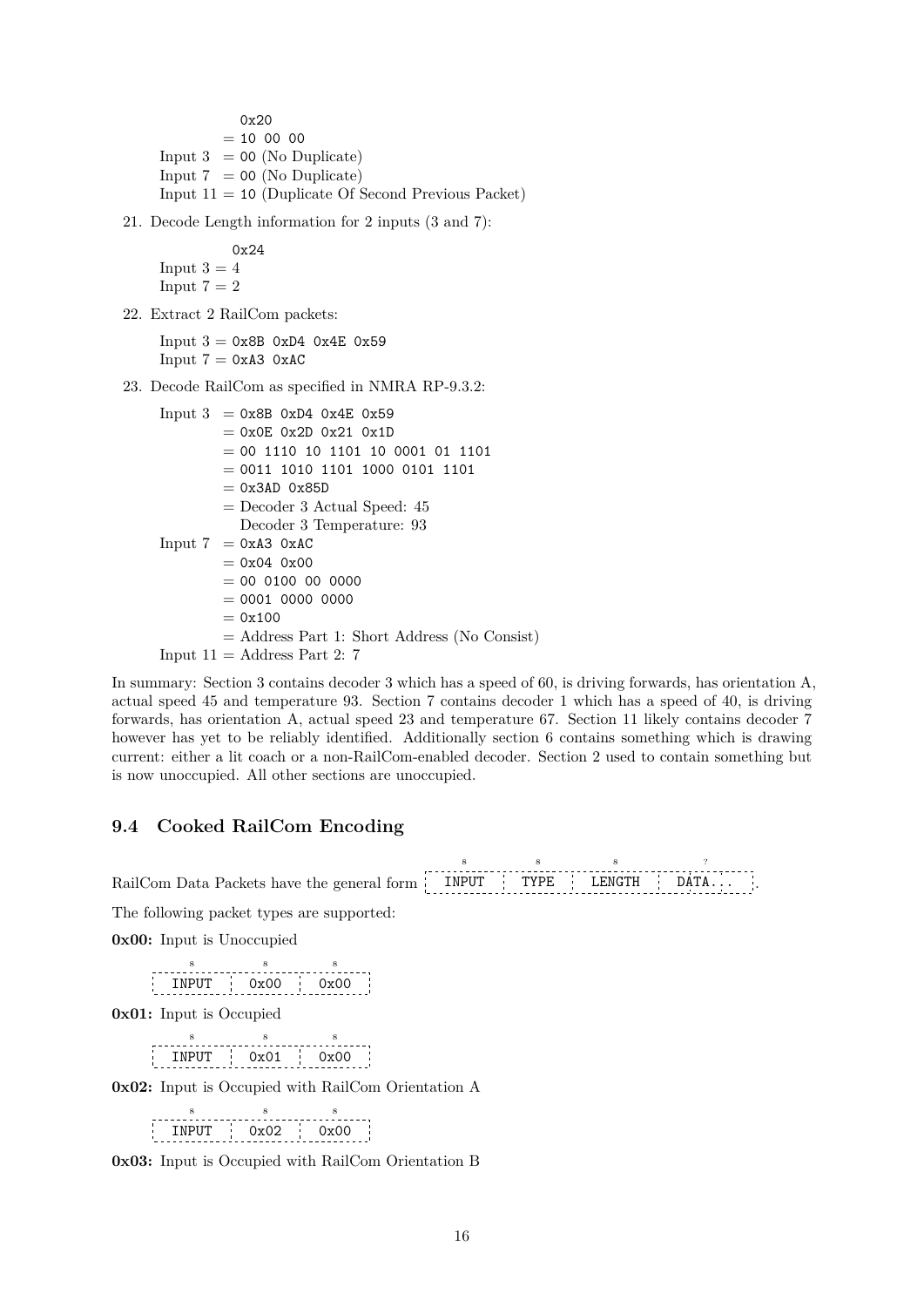| ווום -<br>ı | צו<br><b>Contract</b> | ) ( )<br>٠ |
|-------------|-----------------------|------------|
|             |                       |            |

**0x04:** Address Changed

INPUT 8 0x04 8 LENGTH 8 ADDRESSES... ?

ADDRESSES is a list of address sub-packets listing all of the decoder addresses currently observed by this input. Address sub-packets are formatted as TYPE 8 ADDRESS ? . Where TYPE indicates

the format of ADDRESS. The low four bits of TYPE encode the length of ADDRESS. A short address is encoded as 0x01 8 ADDRESS 8 , a long address as 0x02 8 ADDRESS 16 and a consist

8 8

address as 0x11 ADDRESS I. If no addresses are observed by this input then an empty 8 8 8

packet should be transmitted ( INPUT 0x04 0x00 ).

**0x05:** CV Value

|  |  |  | . |  |
|--|--|--|---|--|

ADDRESS is a single address sub-packet as described above. CV is the 10 bit CV number as specified in RP-9.2.1 (e.g.  $CV#1$  has CV as 0) and VALUE is the new value of the CV.

Example: INPUT 8 0x05 8 0x03 8 0x01 8 0x02 8 0x001C 16 0x0E 8  $=$  "Locomotive 2 CV#29  $= 14"$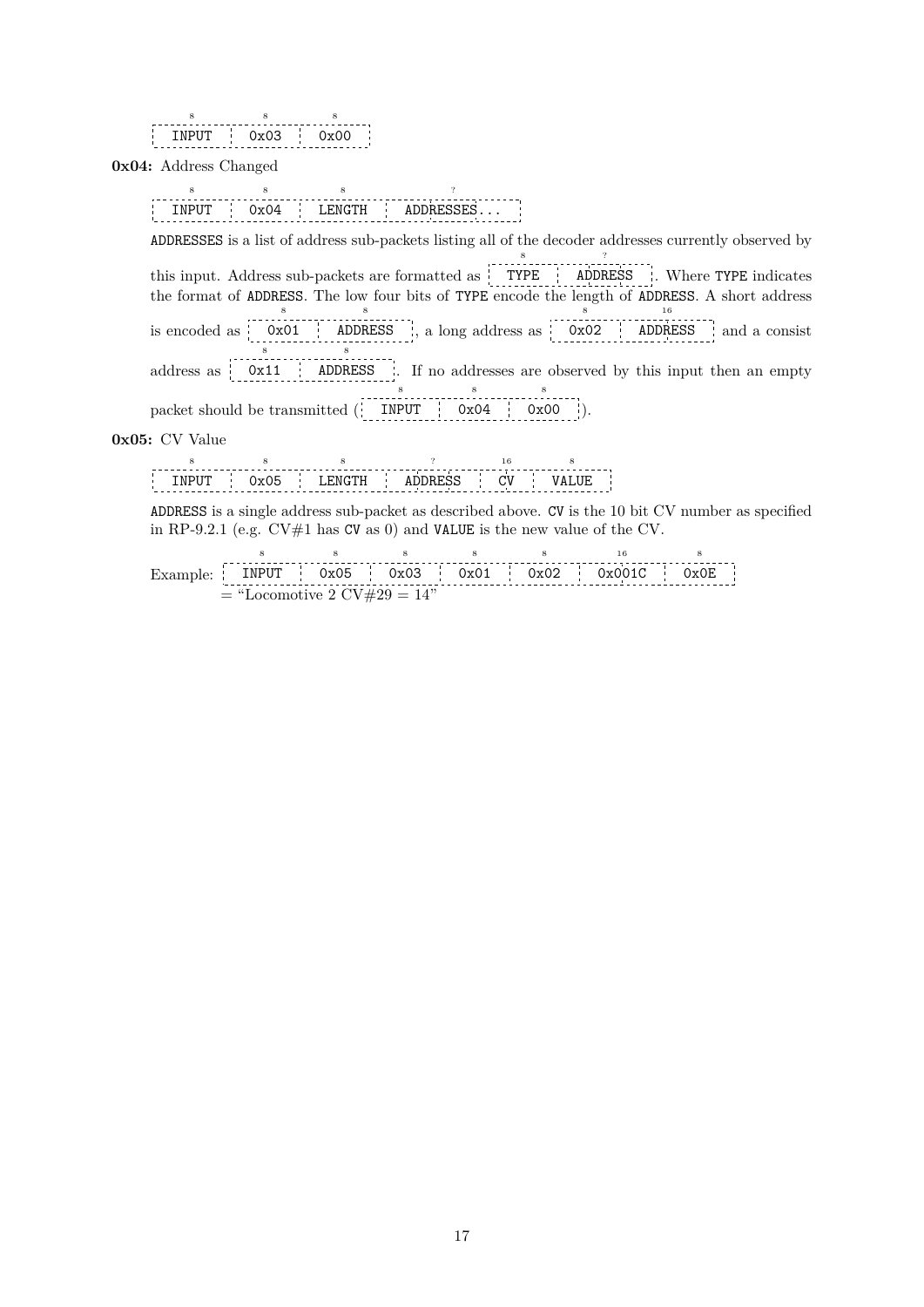## <span id="page-17-0"></span>**A CRC Calculation**

CRC calculation is performed using the polynomial:

```
x^{16} + x^{14} + x^{13} + x^{12} + x^{10} + x^8 + x^6 + x^4 + x^3 + x^1 + x^0
```
Bytes are processed in the order transmitted from most significant bit to least significant bit. The CRC is initialised to 0xFFFF, which requires initialising to 0x0341 in table driven calculators like the following (which may be used for convenience):

```
#define CRC_INIT 0x0341
```

```
static const unsigned short crc table[256] = {
        0x0000,0x755b,0xeab6,0x9fed,0xa037,0xd56c,0x4a81,0x3fda,
        0x3535,0x406e,0xdf83,0xaad8,0x9502,0xe059,0x7fb4,0x0aef,
        0x6a6a,0x1f31,0x80dc,0xf587,0xca5d,0xbf06,0x20eb,0x55b0,
        0x5f5f,0x2a04,0xb5e9,0xc0b2,0xff68,0x8a33,0x15de,0x6085,
        0xd4d4,0xa18f,0x3e62,0x4b39,0x74e3,0x01b8,0x9e55,0xeb0e,
        0xe1e1,0x94ba,0x0b57,0x7e0c,0x41d6,0x348d,0xab60,0xde3b,
        0xbebe,0xcbe5,0x5408,0x2153,0x1e89,0x6bd2,0xf43f,0x8164,
        0x8b8b,0xfed0,0x613d,0x1466,0x2bbc,0x5ee7,0xc10a,0xb451,
        0xdcf3,0xa9a8,0x3645,0x431e,0x7cc4,0x099f,0x9672,0xe329,
        0xe9c6,0x9c9d,0x0370,0x762b,0x49f1,0x3caa,0xa347,0xd61c,
        0xb699,0xc3c2,0x5c2f,0x2974,0x16ae,0x63f5,0xfc18,0x8943,
        0x83ac,0xf6f7,0x691a,0x1c41,0x239b,0x56c0,0xc92d,0xbc76,
        0x0827,0x7d7c,0xe291,0x97ca,0xa810,0xdd4b,0x42a6,0x37fd,
        0x3d12,0x4849,0xd7a4,0xa2ff,0x9d25,0xe87e,0x7793,0x02c8,
        0x624d,0x1716,0x88fb,0xfda0,0xc27a,0xb721,0x28cc,0x5d97,
        0x5778,0x2223,0xbdce,0xc895,0xf74f,0x8214,0x1df9,0x68a2,
        0xccbd,0xb9e6,0x260b,0x5350,0x6c8a,0x19d1,0x863c,0xf367,
        0xf988,0x8cd3,0x133e,0x6665,0x59bf,0x2ce4,0xb309,0xc652,
        0xa6d7,0xd38c,0x4c61,0x393a,0x06e0,0x73bb,0xec56,0x990d,
        0x93e2,0xe6b9,0x7954,0x0c0f,0x33d5,0x468e,0xd963,0xac38,
        0x1869,0x6d32,0xf2df,0x8784,0xb85e,0xcd05,0x52e8,0x27b3,
        0x2d5c,0x5807,0xc7ea,0xb2b1,0x8d6b,0xf830,0x67dd,0x1286,
        0x7203,0x0758,0x98b5,0xedee,0xd234,0xa76f,0x3882,0x4dd9,
        0x4736,0x326d,0xad80,0xd8db,0xe701,0x925a,0x0db7,0x78ec,
        0x104e,0x6515,0xfaf8,0x8fa3,0xb079,0xc522,0x5acf,0x2f94,
        0x257b,0x5020,0xcfcd,0xba96,0x854c,0xf017,0x6ffa,0x1aa1,
        0x7a24,0x0f7f,0x9092,0xe5c9,0xda13,0xaf48,0x30a5,0x45fe,
        0x4f11,0x3a4a,0xa5a7,0xd0fc,0xef26,0x9a7d,0x0590,0x70cb,
        0xc49a,0xb1c1,0x2e2c,0x5b77,0x64ad,0x11f6,0x8e1b,0xfb40,
        0xf1af,0x84f4,0x1b19,0x6e42,0x5198,0x24c3,0xbb2e,0xce75,
        0xaef0,0xdbab,0x4446,0x311d,0x0ec7,0x7b9c,0xe471,0x912a,
        0x9bc5,0xee9e,0x7173,0x0428,0x3bf2,0x4ea9,0xd144,0xa41f,
};
unsigned short calc_crc(unsigned short in,unsigned char byte)
{
        return (in \langle \langle 8 \rangle \hat{C} crc table[(in >> 8) \hat{C} byte];
```
}

## **B USB Interface**

Any Omnibus device can optionally support a direct USB connection. In this mode, the device uses the USB CDC class driver (ACM subclass) to communicate with the PC. Consequently they appear as serial